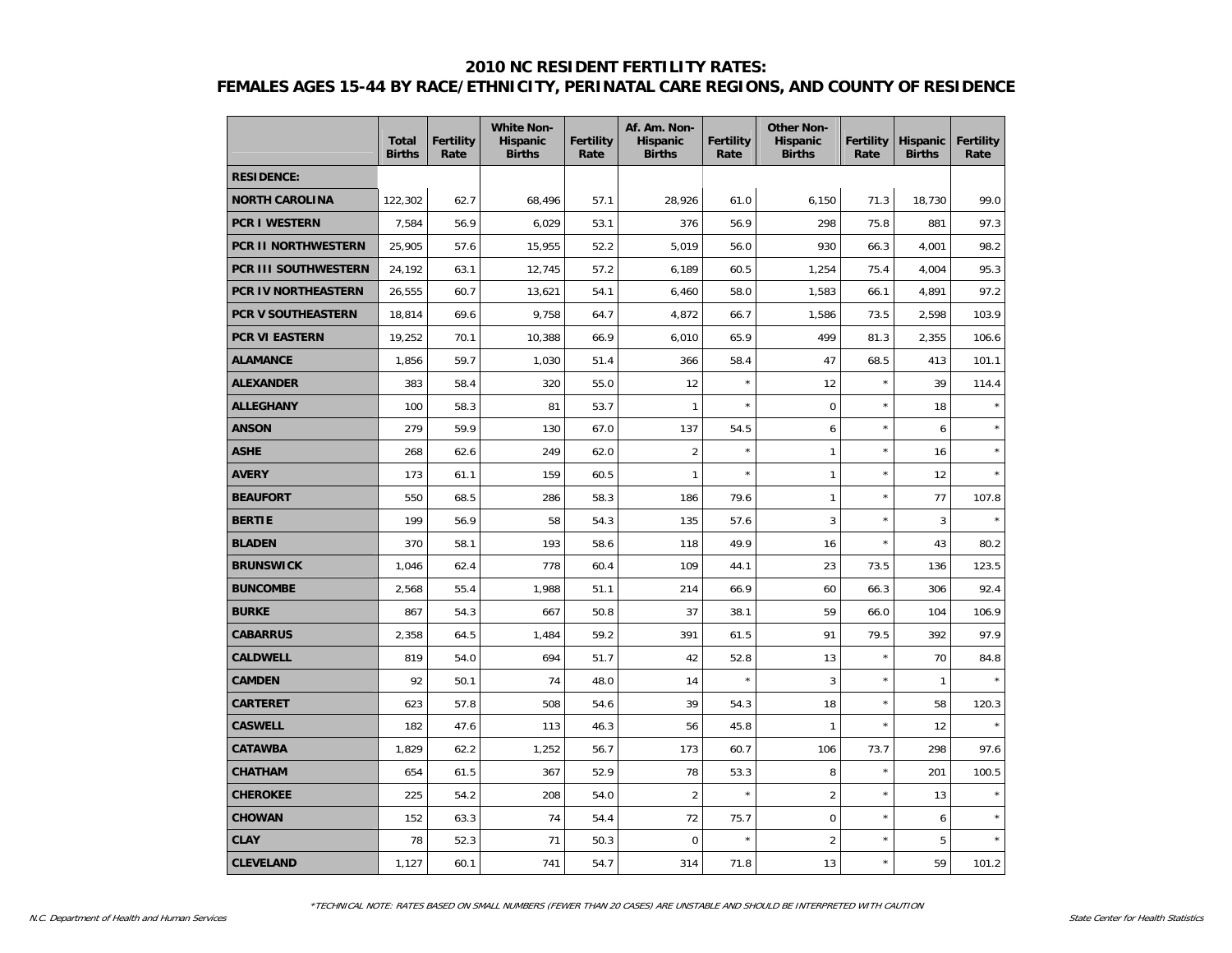## **2010 NC RESIDENT FERTILITY RATES: FEMALES AGES 15-44 BY RACE/ETHNICITY, PERINATAL CARE REGIONS, AND COUNTY OF RESIDENCE**

|                   | <b>Total</b><br><b>Births</b> | <b>Fertility</b><br>Rate | <b>White Non-</b><br><b>Hispanic</b><br><b>Births</b> | <b>Fertility</b><br>Rate | Af. Am. Non-<br><b>Hispanic</b><br><b>Births</b> | <b>Fertility</b><br>Rate | <b>Other Non-</b><br><b>Hispanic</b><br><b>Births</b> | Fertility<br>Rate | <b>Hispanic</b><br><b>Births</b> | <b>Fertility</b><br>Rate |
|-------------------|-------------------------------|--------------------------|-------------------------------------------------------|--------------------------|--------------------------------------------------|--------------------------|-------------------------------------------------------|-------------------|----------------------------------|--------------------------|
| <b>COLUMBUS</b>   | 672                           | 65.4                     | 357                                                   | 58.6                     | 213                                              | 66.2                     | 22                                                    | 50.8              | 80                               | 151.2                    |
| <b>CRAVEN</b>     | 1,709                         | 88.1                     | 1,066                                                 | 85.0                     | 399                                              | 84.5                     | 79                                                    | 106.3             | 165                              | 118.3                    |
| <b>CUMBERLAND</b> | 5,837                         | 80.0                     | 2,847                                                 | 84.7                     | 2,044                                            | 72.5                     | 289                                                   | 81.1              | 657                              | 86.5                     |
| <b>CURRITUCK</b>  | 243                           | 56.3                     | 222                                                   | 57.8                     | 12                                               |                          | 4                                                     | $\star$           | 5                                |                          |
| <b>DARE</b>       | 375                           | 65.4                     | 288                                                   | 58.2                     | $\overline{7}$                                   | $\star$                  | 5                                                     | $\star$           | 75                               | 145.6                    |
| <b>DAVIDSON</b>   | 1,729                         | 56.5                     | 1,321                                                 | 54.1                     | 162                                              | 52.5                     | 21                                                    | 29.9              | 225                              | 93.3                     |
| <b>DAVIE</b>      | 382                           | 53.6                     | 293                                                   | 48.9                     | 22                                               | 45.0                     | 8                                                     | $\star$           | 59                               | 105.4                    |
| <b>DUPLIN</b>     | 781                           | 71.4                     | 287                                                   | 54.1                     | 170                                              | 61.2                     | 10                                                    | $\star$           | 314                              | 112.9                    |
| <b>DURHAM</b>     | 4,258                         | 64.8                     | 1,560                                                 | 60.1                     | 1,463                                            | 56.0                     | 294                                                   | 64.7              | 941                              | 103.6                    |
| <b>EDGECOMBE</b>  | 741                           | 66.5                     | 195                                                   | 51.4                     | 486                                              | 71.5                     | 5                                                     | $\star$           | 55                               | 115.5                    |
| <b>FORSYTH</b>    | 4,693                         | 63.9                     | 2,095                                                 | 54.2                     | 1,346                                            | 59.7                     | 121                                                   | 55.6              | 1,131                            | 111.9                    |
| <b>FRANKLIN</b>   | 685                           | 61.1                     | 401                                                   | 57.8                     | 188                                              | 60.4                     | 9                                                     | $\star$           | 87                               | 86.4                     |
| <b>GASTON</b>     | 2,602                         | 63.1                     | 1,787                                                 | 59.3                     | 497                                              | 68.5                     | 46                                                    | 52.6              | 272                              | 91.7                     |
| <b>GATES</b>      | 115                           | 52.0                     | 83                                                    | 59.0                     | 28                                               | 37.6                     | $\mathbf{1}$                                          | $\star$           | 3                                | $\star$                  |
| GRAHAM            | 92                            | 62.6                     | 78                                                    | 59.8                     | $\mathbf 0$                                      | $\star$                  | 9                                                     | $\star$           | 5                                | $\star$                  |
| <b>GRANVILLE</b>  | 623                           | 59.4                     | 356                                                   | 58.0                     | 183                                              | 54.5                     | 10                                                    | $\star$           | 74                               | 84.6                     |
| <b>GREENE</b>     | 249                           | 70.9                     | 104                                                   | 68.4                     | 77                                               | 58.0                     | $\mathbf{1}$                                          | $\star$           | 67                               | 105.7                    |
| <b>GUILFORD</b>   | 6,003                         | 55.4                     | 2,498                                                 | 48.4                     | 2,326                                            | 54.7                     | 422                                                   | 73.2              | 757                              | 88.8                     |
| <b>HALIFAX</b>    | 631                           | 64.5                     | 178                                                   | 53.1                     | 400                                              | 70.0                     | 38                                                    | 79.8              | 15                               | $\star$                  |
| <b>HARNETT</b>    | 1,761                         | 70.9                     | 1,080                                                 | 68.1                     | 351                                              | 64.2                     | 57                                                    | 79.2              | 273                              | 97.5                     |
| <b>HAYWOOD</b>    | 525                           | 54.0                     | 470                                                   | 51.6                     | $\overline{7}$                                   | $\star$                  | $\overline{7}$                                        | $\star$           | 41                               | 103.0                    |
| <b>HENDERSON</b>  | 1,071                         | 63.5                     | 786                                                   | 58.0                     | 37                                               | 54.8                     | 26                                                    | 67.0              | 222                              | 98.1                     |
| <b>HERTFORD</b>   | 253                           | 56.4                     | 77                                                    | 57.0                     | 165                                              | 55.7                     | $\mathbf{1}$                                          | $\star$           | 10                               | $\star$                  |
| <b>HOKE</b>       | 930                           | 86.7                     | 463                                                   | 101.9                    | 232                                              | 67.8                     | 88                                                    | 67.0              | 147                              | 101.4                    |
| <b>HYDE</b>       | 61                            | 72.4                     | 34                                                    | 65.3                     | 16                                               | $\star$                  | $\mathbf{1}$                                          | $\star$           | 10                               | $\star$                  |
| <b>IREDELL</b>    | 1,830                         | 59.6                     | 1,260                                                 | 54.5                     | 270                                              | 65.0                     | 63                                                    | 68.2              | 237                              | 95.4                     |
| <b>JACKSON</b>    | 447                           | 51.0                     | 312                                                   | 43.6                     | $\Omega$                                         | $\star$                  | 87                                                    | 93.2              | 48                               | 112.7                    |
| <b>JOHNSTON</b>   | 2,257                         | 65.4                     | 1,407                                                 | 59.7                     | 344                                              | 61.6                     | 39                                                    | 82.3              | 467                              | 95.8                     |
| <b>JONES</b>      | 99                            | 58.6                     | 68                                                    | 65.3                     | 24                                               | 42.9                     | $\overline{2}$                                        | $\star$           | 5                                |                          |
| <b>LEE</b>        | 866                           | 77.3                     | 396                                                   | 65.7                     | 164                                              | 67.2                     | 14                                                    | $\star$           | 292                              | 116.3                    |
| <b>LENOIR</b>     | 702                           | 66.5                     | 297                                                   | 60.0                     | 302                                              | 65.0                     | 11                                                    | $\star$           | 92                               | 109.1                    |

\*TECHNICAL NOTE: RATES BASED ON SMALL NUMBERS (FEWER THAN 20 CASES) ARE UNSTABLE AND SHOULD BE INTERPRETED WITH CAUTION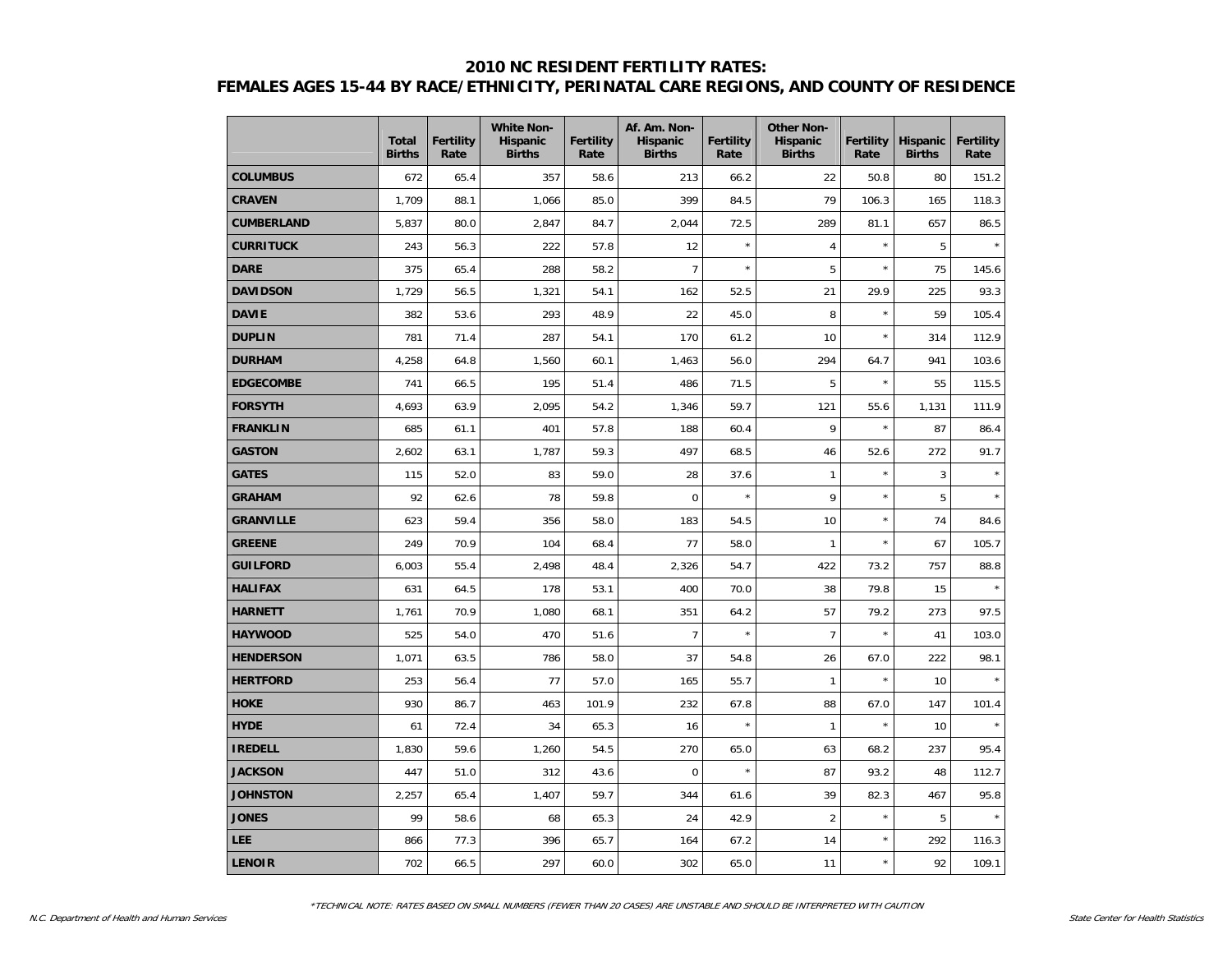## **2010 NC RESIDENT FERTILITY RATES: FEMALES AGES 15-44 BY RACE/ETHNICITY, PERINATAL CARE REGIONS, AND COUNTY OF RESIDENCE**

|                    | <b>Total</b><br><b>Births</b> | <b>Fertility</b><br>Rate | <b>White Non-</b><br><b>Hispanic</b><br><b>Births</b> | <b>Fertility</b><br>Rate | Af. Am. Non-<br><b>Hispanic</b><br><b>Births</b> | <b>Fertility</b><br>Rate | <b>Other Non-</b><br><b>Hispanic</b><br><b>Births</b> | <b>Fertility</b><br>Rate | <b>Hispanic</b><br><b>Births</b> | <b>Fertility</b><br>Rate |
|--------------------|-------------------------------|--------------------------|-------------------------------------------------------|--------------------------|--------------------------------------------------|--------------------------|-------------------------------------------------------|--------------------------|----------------------------------|--------------------------|
| <b>LINCOLN</b>     | 784                           | 53.4                     | 640                                                   | 51.5                     | 45                                               | 50.2                     | 11                                                    | $\star$                  | 88                               | 74.5                     |
| <b>MCDOWELL</b>    | 487                           | 61.8                     | 418                                                   | 59.6                     | 15                                               | $\star$                  | $\overline{4}$                                        | $\star$                  | 50                               | 102.0                    |
| <b>MACON</b>       | 316                           | 63.2                     | 250                                                   | 57.7                     | 3                                                | $\star$                  | 5                                                     | $\star$                  | 58                               | 120.6                    |
| <b>MADISON</b>     | 162                           | 43.8                     | 152                                                   | 43.5                     | $\mathbf 0$                                      | $\star$                  | $\mathbf{1}$                                          | $\star$                  | 9                                |                          |
| <b>MARTIN</b>      | 253                           | 59.0                     | 124                                                   | 58.9                     | 112                                              | 55.9                     | $\overline{4}$                                        | $\star$                  | 13                               |                          |
| <b>MECKLENBURG</b> | 13,895                        | 64.3                     | 5,857                                                 | 57.9                     | 4,369                                            | 58.8                     | 990                                                   | 77.4                     | 2,679                            | 96.2                     |
| <b>MITCHELL</b>    | 135                           | 53.5                     | 113                                                   | 47.9                     | $\mathbf{1}$                                     |                          | 6                                                     | $\star$                  | 15                               |                          |
| <b>MONTGOMERY</b>  | 332                           | 64.8                     | 155                                                   | 52.8                     | 66                                               | 58.0                     | $\overline{7}$                                        | $\star$                  | 104                              | 113.2                    |
| <b>MOORE</b>       | 955                           | 66.5                     | 644                                                   | 62.1                     | 161                                              | 67.3                     | 33                                                    | 77.1                     | 117                              | 100.1                    |
| <b>NASH</b>        | 1,169                         | 64.7                     | 467                                                   | 54.5                     | 522                                              | 66.8                     | 26                                                    | 79.3                     | 154                              | 114.3                    |
| <b>NEW HANOVER</b> | 2,228                         | 50.5                     | 1,542                                                 | 45.6                     | 404                                              | 61.3                     | 59                                                    | 57.1                     | 223                              | 83.9                     |
| <b>NORTHAMPTON</b> | 210                           | 60.9                     | 59                                                    | 51.1                     | 134                                              | 60.3                     | $\overline{2}$                                        | $\star$                  | 15                               |                          |
| <b>ONSLOW</b>      | 4,294                         | 108.6                    | 3,153                                                 | 113.3                    | 517                                              | 85.0                     | 172                                                   | 120.9                    | 452                              | 107.9                    |
| <b>ORANGE</b>      | 1,211                         | 36.3                     | 714                                                   | 30.4                     | 153                                              | 38.0                     | 117                                                   | 38.2                     | 227                              | 81.1                     |
| <b>PAMLICO</b>     | 103                           | 57.6                     | 76                                                    | 55.8                     | 20                                               | 61.7                     | $\mathbf 0$                                           | $\star$                  | $\overline{7}$                   |                          |
| <b>PASQUOTANK</b>  | 533                           | 64.5                     | 287                                                   | 68.9                     | 205                                              | 57.5                     | 12                                                    | $\star$                  | 29                               | 78.4                     |
| <b>PENDER</b>      | 603                           | 65.2                     | 440                                                   | 64.7                     | 79                                               | 49.0                     | $\sqrt{4}$                                            | $\star$                  | 80                               | 112.5                    |
| <b>PERQUIMANS</b>  | 134                           | 61.9                     | 93                                                    | 63.8                     | 39                                               | 62.7                     | $\overline{2}$                                        | $\star$                  | $\mathbf 0$                      | $\star$                  |
| <b>PERSON</b>      | 440                           | 61.9                     | 266                                                   | 57.0                     | 139                                              | 68.1                     | $\overline{7}$                                        | $\star$                  | 28                               | 88.3                     |
| <b>PITT</b>        | 2,147                         | 49.6                     | 1,039                                                 | 41.5                     | 871                                              | 58.9                     | 48                                                    | 44.3                     | 189                              | 81.5                     |
| <b>POLK</b>        | 130                           | 44.4                     | 104                                                   | 41.4                     | 9                                                |                          | 3                                                     | $\star$                  | 14                               |                          |
| <b>RANDOLPH</b>    | 1,675                         | 62.5                     | 1,223                                                 | 57.9                     | 92                                               | 55.2                     | 36                                                    | 70.3                     | 324                              | 92.9                     |
| <b>RICHMOND</b>    | 597                           | 68.3                     | 324                                                   | 67.6                     | 185                                              | 62.2                     | 28                                                    | 74.1                     | 60                               | 101.7                    |
| <b>ROBESON</b>     | 2,103                         | 74.9                     | 423                                                   | 62.1                     | 476                                              | 66.6                     | 847                                                   | 72.7                     | 357                              | 145.3                    |
| ROCKINGHAM         | 943                           | 55.4                     | 661                                                   | 54.6                     | 164                                              | 45.4                     | 14                                                    | $\star$                  | 104                              | 92.1                     |
| <b>ROWAN</b>       | 1,532                         | 58.5                     | 989                                                   | 53.7                     | 291                                              | 59.2                     | 24                                                    | 52.7                     | 228                              | 94.4                     |
| <b>RUTHERFORD</b>  | 713                           | 59.3                     | 588                                                   | 59.0                     | 78                                               | 53.8                     | 9                                                     | $\star$                  | 38                               | 74.7                     |
| <b>SAMPSON</b>     | 874                           | 73.3                     | 331                                                   | 55.4                     | 216                                              | 65.9                     | 15                                                    | $\star$                  | 312                              | 132.1                    |
| <b>SCOTLAND</b>    | 506                           | 72.9                     | 181                                                   | 60.3                     | 218                                              | 78.1                     | 98                                                    | 96.9                     | 9                                |                          |
| <b>STANLY</b>      | 671                           | 60.5                     | 523                                                   | 58.6                     | 72                                               | 52.1                     | 31                                                    | 100.0                    | 45                               | 96.6                     |
| <b>STOKES</b>      | 437                           | 51.9                     | 408                                                   | 52.3                     | 14                                               | $\star$                  | 3                                                     | $\star$                  | 12                               | $\star$                  |

\*TECHNICAL NOTE: RATES BASED ON SMALL NUMBERS (FEWER THAN 20 CASES) ARE UNSTABLE AND SHOULD BE INTERPRETED WITH CAUTION